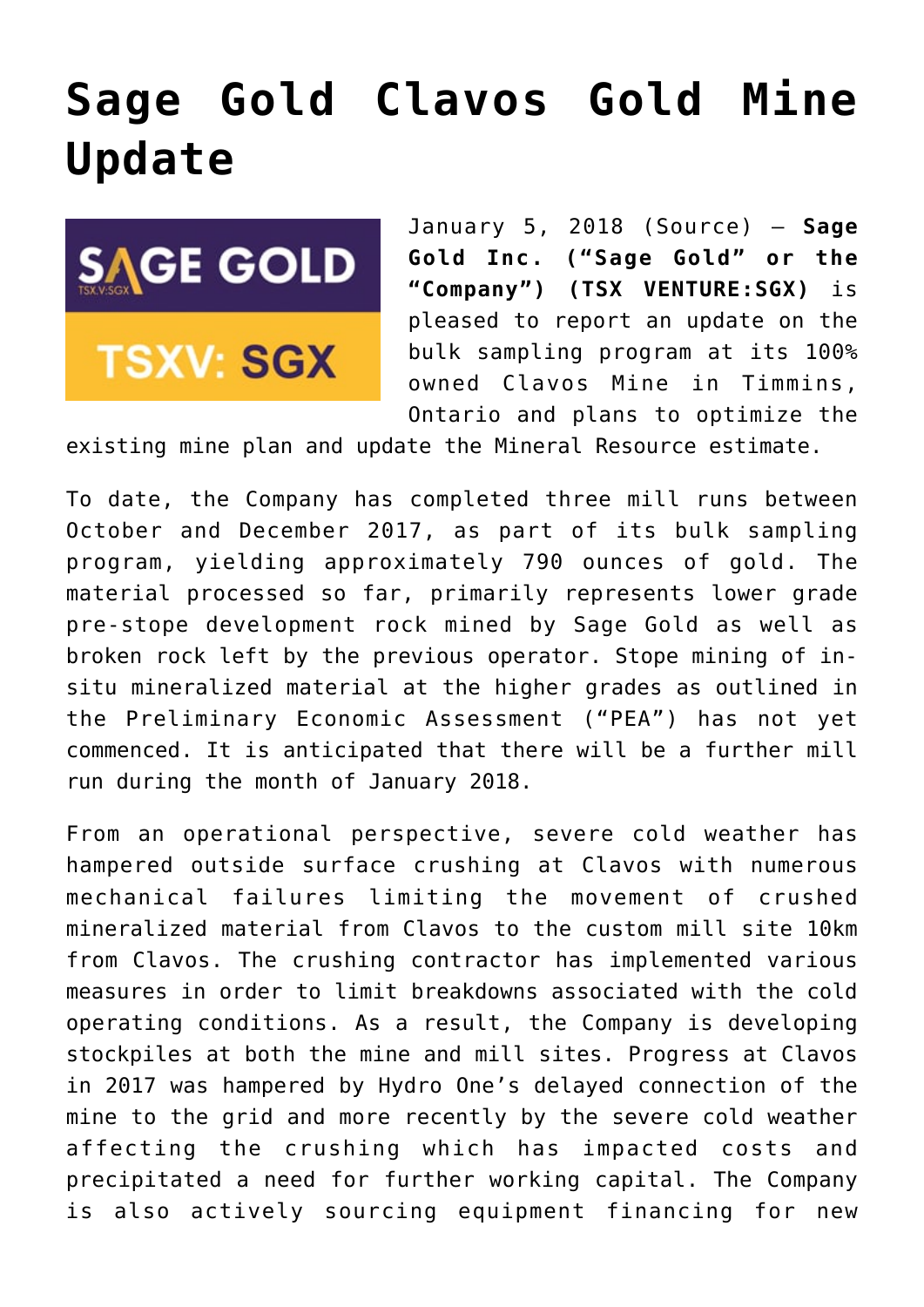equipment purchases and for the necessary additional working capital.

Underground drilling, blasting and the transport of mineralized material to surface is continuing on the 150 west, 150 east and 200 east meter levels ("mL"). Mining activities are directed to developing and extracting mineralized blocks associated with stope blocks identified in the PEA. To date, on the 150 west mL, development and mining activities have accessed both hangingwall and footwall PEA stope blocks. Definition drilling suggests that the lower boundaries of some of the PEA stope blocks on the 150 west mL are closer to the access drift than originally anticipated which will reduce the amount of development required before reaching the stope block. Mining on the 150 east mL has been ongoing in the hangingwall zone at grades that are comparable to the 3.27 g/t Au grade for this stope block in the PEA. The 200 east mL is being developed and mined in both the hangingwall and footwall zones.

The Clavos mine is 90% dewatered but requires additional electrical infrastructure to access levels below the 200 mL. This infrastructure is being sourced. The grade x thickness model (see news release of May 13, 2017) illustrates that the highest grade x thickness intersections occur below the 200 mL. The historical records of the Clavos deposit indicate that the previous operator developed down to the 285 mL but did not extract a significant amount of material. It is therefore anticipated that these developed stopes were left in-situ.

Additionally, the Company is now in the process of completing a new Mineral Resource and Reserve Estimate and Pre-Feasibility study at Clavos incorporating the results from surface drilling from east and west of the mine (news release May 10, 2017) and underground drilling within the mine infrastructure. The Company has now completed all of the geological modeling related to the Clavos deposit. This modeling includes all the lithological units including the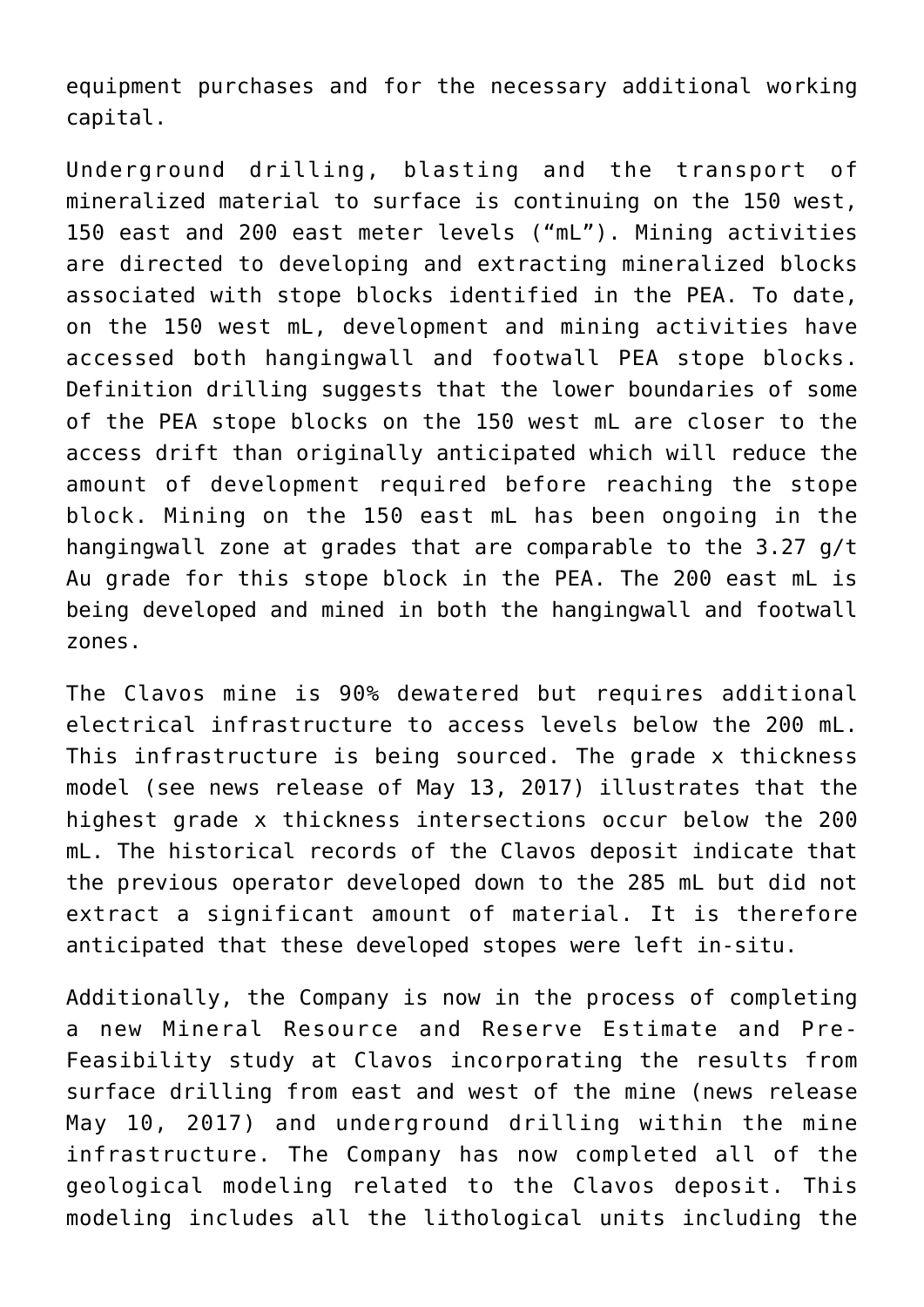mafic and siliceous intrusives. Gold mineralization at Clavos is almost exclusively associated with the intrusives as vein systems on the margins of the intrusives or as quartz breccia zones within the intrusives. The Company intends to complete a new estimate of Mineral Resources and Mineral Reserves utilizing 1,000 surface and 550 underground drill-hole composites that are now in the gradex thickness database. An additional 200 drill-hole assay composites from more recent underground definition and exploration drilling will also be incorporated. This Mineral Resource estimation will be the basis for a Pre-Feasibility study.

The geotechnical content of this news release relating to the geological modeling and drill-hole composites has been reviewed and approved by Sage Gold's consulting geologist, Peter Hubacheck, P. Geo., who is a Qualified Person ("QP") as defined in National Instrument 43-101 ("NI 43-101").

The operational plans disclosed in this news release have been reviewed and approved by Sage Gold's consulting mining engineer Robert Ritchie, P. Eng., who is a QP as defined in NI 43-101.

The Company plans to complete a Mineral Resource and Reserve Estimate and a Pre-Feasibility study regarding the Clavos project. In the event that a production decision is made that is not based on a Pre-Feasibility study of mineral reserves demonstrating economic and technical viability prepared in accordance with NI 43-101, readers are cautioned that there is increased uncertainty and higher risk of economic and technical failure associated with such production decisions.

## **About Sage Gold**

Shares Outstanding 86,232,157

The Company is a mineral exploration and development company which has primary interests in near-term production and exploration properties in Ontario. Its main properties are the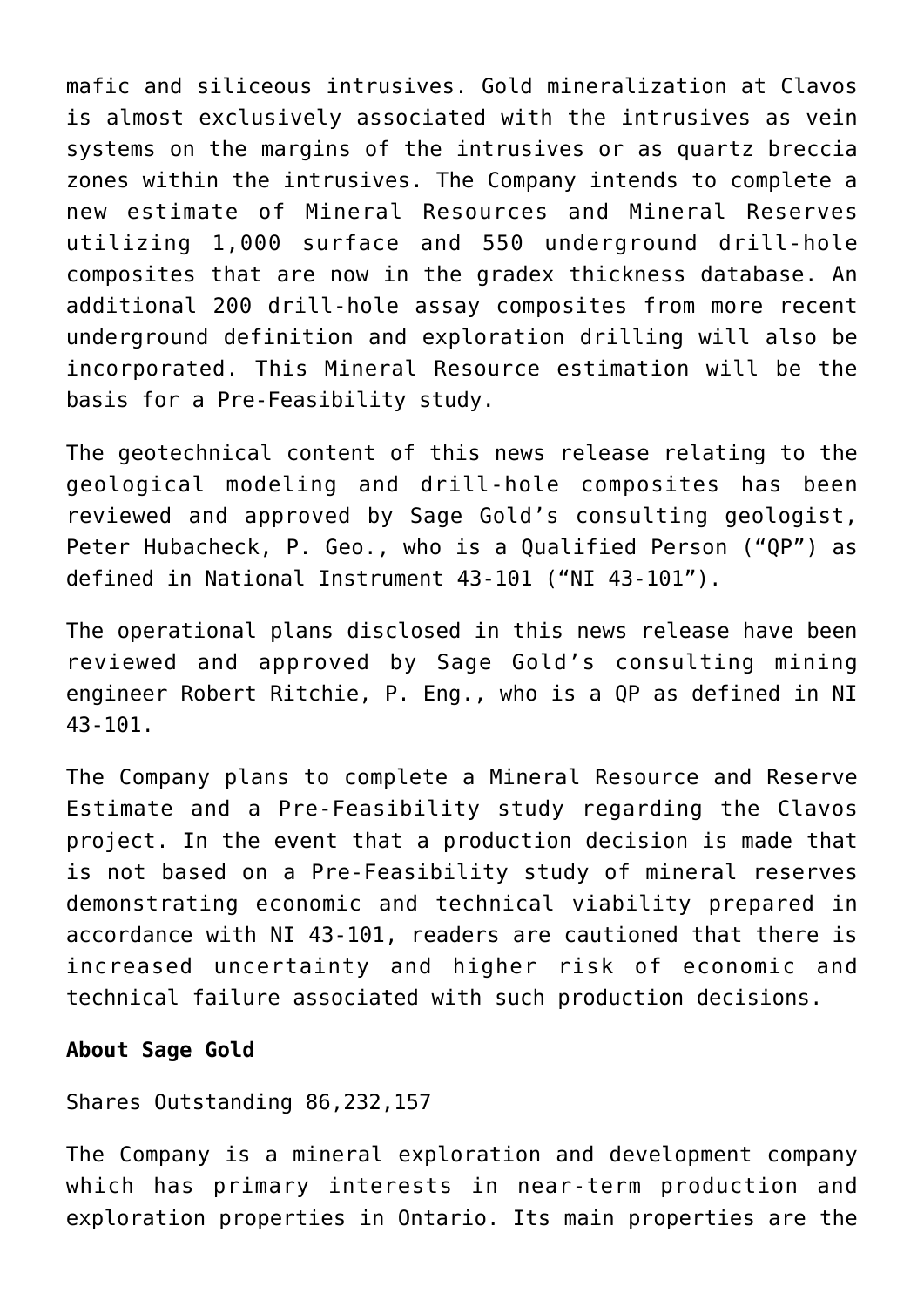Clavos Gold property, 100% owned, in Timmins and the 100% owned Onaman property and other exploration properties in the Beardmore-Geraldton Gold Camp. Technical reports and information relating to the properties can be obtained from the System for Electronic Document Analysis and Retrieval ("SEDAR") website at [www.sedar.com](http://www.sedar.com/) and from the Company's website at [www.sagegoldinc.com](http://www.sagegoldinc.com/).

CAUTIONARY STATEMENT: Neither the TSX Venture Exchange nor its Regulation Services Provider (as that term is defined in the policies of the TSX Venture Exchange) accepts responsibility for the adequacy or accuracy of this release. This news release may contain forward looking information and the Company cautions readers that forward looking information is based on certain assumptions and risk factors that could cause actual results to differ materially from the expectations of the Company included in this news release. This news release includes certain "forward-looking statements", which often, but not always, can be identified by the use of words such as "believes", "anticipates", "expects", "estimates", "may", "could", "would", "will", or "plan". These statements are based on information currently available to the Company and the Company provides no assurance that actual results will meet management's expectations. Forward-looking statements include estimates and statements with respect to the Company's future plans, objectives or goals, to the effect that the Company or management expects a stated condition or result to occur. Since forward-looking statements are based on assumptions and address future events and conditions, by their very nature they involve inherent risks and uncertainties. Actual results relating to, among other things, results of exploration, metallurgical processing, project development, reclamation and capital costs of the Company's mineral properties, and the Company's financial condition and prospects, could differ materially from those currently anticipated in such statements for many reasons such as, but are not limited to: